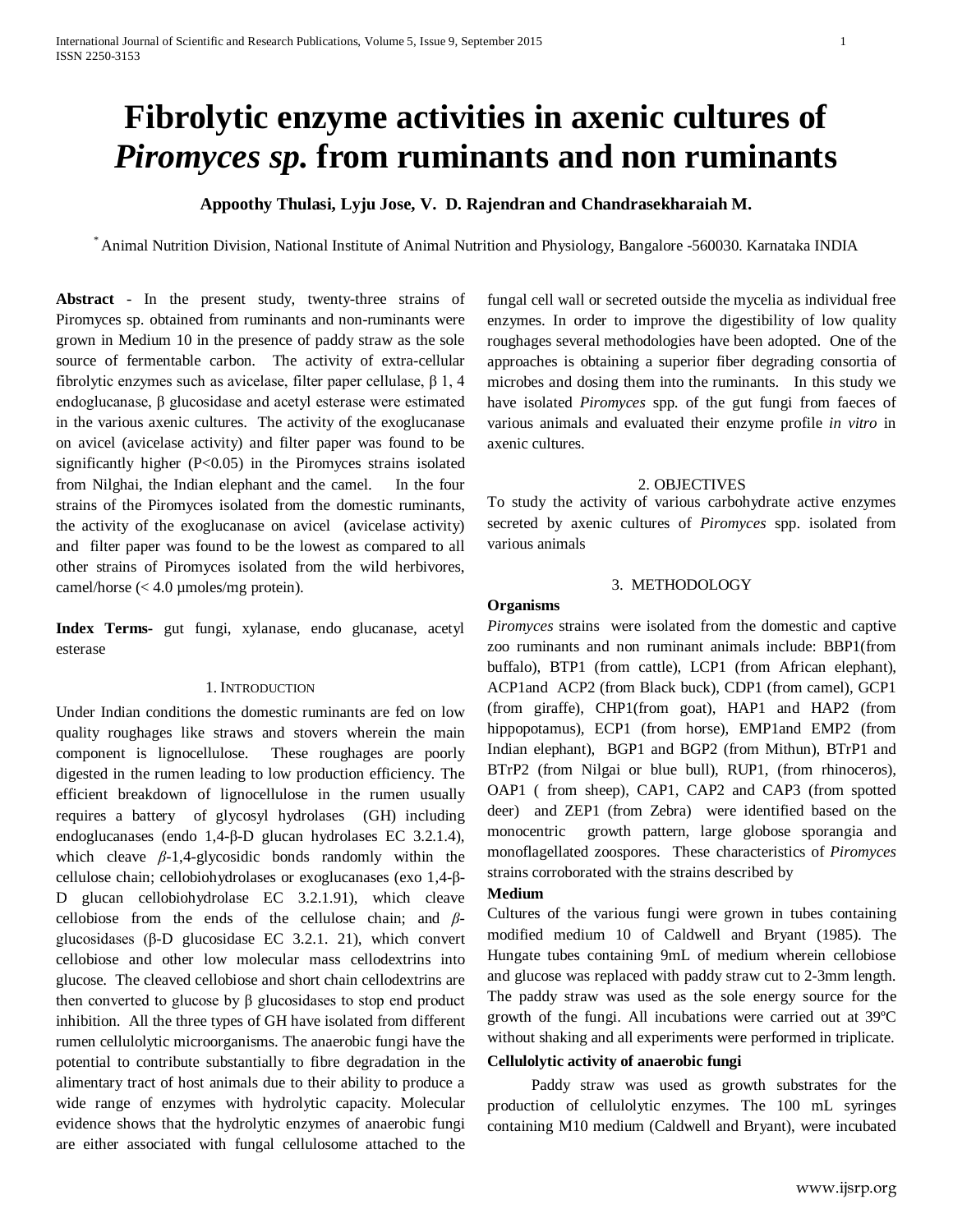with the axenic cultures at 39°C for 24 h. Enzyme activities were measured at the end of 24 h. Five uninoculated syringes were used as negative controls. After incubation for 24 h the medium was centrifuged at 15000 g for 15 min, and the supernatant was tested for the presence and the activity of the various enzymes. The reaction mixture used for the estimation of carboxymethyl cellulase (CMCase) and xylanase contained:1.0 ml phosphate buffer (pH 6.8, 0.1 M), 0.5 ml substrate (1% carboxymethyl cellulose and 0.25% xylan from oat spelt for carboxylmethylcelluase and xylanase respectively) and 0.5 ml enzyme; incubated at 39°C for 1 h for CMCase and 30 min for xylanase. Glucose and xylose released during incubation were estimated (Miller. 1959). The activities of carboxy methyl cellulase and xylanase were expressed as μmole of glucose and xylose released per min under the assay conditions. The optical density (OD) was recorded at 575nm using a spectrophotometer (model UVS-2700, Labomed INC, USA) with glucose as standard.

The activity of microcrystalline cellulase (MCCase) was assayed with Avicel (Sigma Aldrich Chemical Co., Bangalore, India) and filter paper as substrate. The substrate Avicel (1.0g) was suspended in 100 mL of 0.1mol  $L^{-1}$  phosphate buffer, pH 6.8, and kept at 4◦ C for 48 h for swelling. The assay mixture comprised of 1 mL of enzyme, and 1mL of substrate that was incubated for 1 h at 39◦ C with continuous shaking. The reaction was terminated by the addition of 3.0 mL of dinitrosalicylic acid reagent and the residual avicel was removed by centrifugation. A measured quantity of the reaction mixture was boiled for 10 min in a water bath. After cooling to room temperature, 1 mL of sodium potassium tartarate was added and the optical density (OD) was recorded at 575 nm using a spectrophotometer (model UVS-2700, Labomed INC, USA) with glucose as standard.

The activity of β-Glucosidase was determined by measuring the absorbance at 410 nm of the p-nitrophenol released from the substrate p-nitrophenyl glucopyranoside (Himedia Ltd, Mumbai, India). The assay mixture contained 0.1 mL of enzyme, 0.9 mL of substrate  $(1 \text{ g } L^{-1}$  p-nitro phenylglucopyranoside dissolved in 0.1 mol  $L^{-1}$  phosphate buffer, pH 6.8) and 1 mL of 0.1 mol  $L^{-1}$  phosphate buffer (pH 6.8). After incubation for 10 min at 39◦ C the reaction was terminated by cooling the mixture on ice and the OD was measured at 410 nm using a spectrophotometer (Shewale and Sadana, 1978).

The activities of CMCase and MCCase were expressed as  $\mu$ mol glucose released min−1 under the assay conditions. The activity of xylanase was expressed as µmol xylose released min−1 under the assay conditions. The activities of β-glucosidase were expressed as µmol p-nitrophenol released min−1 under the assay conditions. One international unit (1 IU) of enzyme activity was defined as the amount of enzyme that released 1 µmol reducing sugar (glucose or xylose) or 1 µmol p-nitrophenol min−1. The protein content of enzyme samples was estimated by the method of Lowry *et al* (1951).

### **Statistical Analysis**

All the data were analyzed by one-way ANOVA using SPSS version 11 and the difference between the means were compared by Duncan's Multiple range tests. Pearson correlation coefficients among the various parameters were computed and tested for significance to detect bivariate correlation between the various variables.

### 4. RESULTS AND DISCUSSION

*Piromyces* spp. could be isolated from of domestic ruminants and identified based on their morphological and molecular characteristics. These genera of fungus could be isolated from the faeces of zoo ruminants, wild herbivores and pseudoruminants. The dominant fungi isolated from faeces of the zoo and wild herbivores from different locations in India were found to be affiliated to the genera P*iromyces.* Our results are in accordance with those of Liggenstoffer *et al*., 2010 who found that *Piromyces spp.* were the most abundant fungi. The P*iromyces* isolates from the various sources of animals were capable of utilizing paddy straw as a sole source of fermentable carbon. All the isolates produced an array of enzymes that allowed them to hydrolyze plant cell walls. The enzymatic activity paralleled the growth of the fungi and this is in corroboration with the results obtained by Paul *et al.,* 2006 and Tripathy *et al.,* 2007.

The data on the specific activities of avicelase, filter paper cellulase, β 1, 4 endoglucanase, xylanase, β glycosidase and acetyl esterase in axenic cultures of gut fungi belonging to the genus *Piromyces* is given in Table 1.

The activity of the microcrystalline cellulase on avicel (avicelase) and filter paper was found to be significantly higher (P<0.05) in the *Piromyces* strains isolated from nilghai (5.62 and 5.32 µmoles/mg protein respectively), the Indian elephant (5.49 and 5.23 µmoles/mg protein respectively) and the camel (5.14 and 5.06 µmoles/mg protein respectively). Among the *Piromyces* strains isolated from cattle, buffalo, sheep and goats, the activity of the micro crystalline cellulase of the cattle strain BTP1 was found to be significantly lower  $(P<0.05)$  as compared to those obtained from buffalo, sheep or goat. In 14 strains of *Piromyces* the activity of this enzyme fell in the range of 4.1-4.9 µmoles/mg protein The endo β 1,4 glucanase activity was found to be highest in BTrP1(nilghai; 45.60 µmoles/mg protein and the lowest in HAP1(hippopotamus; 24.96 µmoles/mg protein). The activity of xylanase was founf to be comparable in both the strains from nilghai (BTrP1 and BTrP2), bison (BGP1), African elephant (LCP1), Indian elephant (EMP1 and EMP2) and camel (CDP1). It can be observed that these strains are efficient cellulose and xylan degraders. This study demonstrated that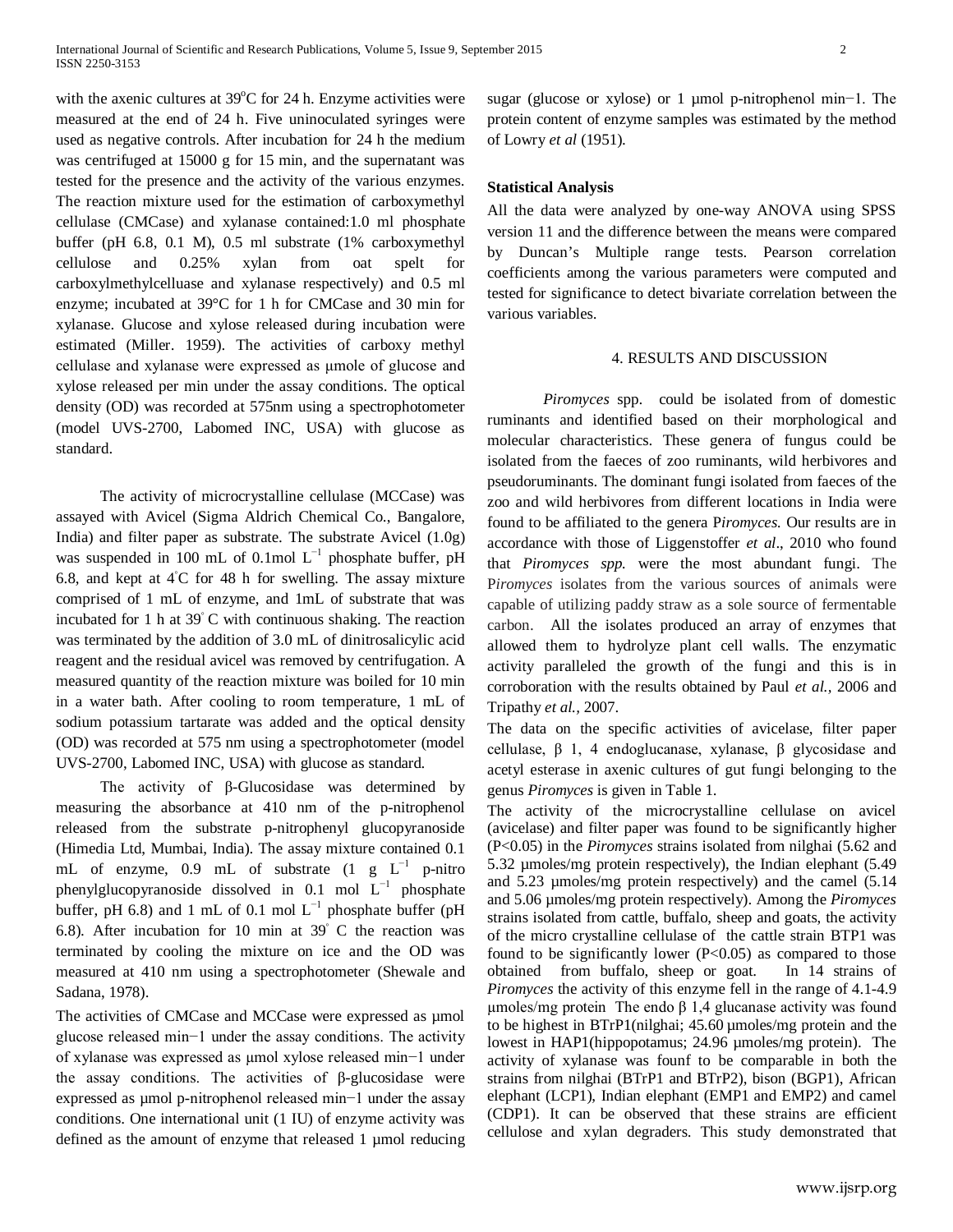nilgai, camel, elephant, rhinoceros and goats harbor highly efficient strains of anaerobic fungi with comparable ability to degrade paddy straw. It is also evident from the present study that isolates belonging to the same genus differ in their ability to degrade paddy straw and produce fibrolytic enzymes when grown on paddy straw as the substrate. Hence there is greater scope for isolating superior strains of fungi by screening more isolates.

From the results of the present study, it can be inferred that fungal strains from various host animals showed significant *in vitro* fibrolytic activities clearly suggesting that introduction of superior fibrolytic strains into the rumen could possibly improve the nutrient utilization in ruminants. Fibre degrading strains of anaerobic fungi are present in wild and domestic herbivores, but there are considerable differences in the fibre degrading potential among the fungal isolates from domestic ruminants and wild herbivores. The fibrolytic potential of these strains could also be exploited through their administration to domestic ruminants for improved nutrient utilization. However, more *in vitro* as well as *in vivo* studies are needed to verify the possibility of the successful interspecies transfer of these fungal strains and their establishment in the rumen before these fungi can be exploited as a successful additive for domesticated ruminants.

## **5.** CONCLUSION

In India, cattle and buffaloes are used for milk production, which is an important protein source for Indians. The common factor limiting ruminant production is the dependence on quality of the feed available. Ruminants depend mainly on crop residues, straws, stovers and native pastures which are high in lignocelluloses. Feeds with a high proportion of lignocellulose are poorly digestible making it difficult for the animals to derive the nutrients they require. The dairy industry in India would benefit from new technologies that would improve the utilization of low quality roughages by treating the low quality roughages with these fungi or by selectively increasing these fungi in the rumen by using specific nutrients.

#### ACKNOWLEDGMENT

.

This study was funded by Indian Council of Agricultural Research (ICAR) and was undertaken as a part of the research project on Veterinary Type Culture Collection, Rumen Microbes (VTCC RM). The authors are thankful to ICAR and the Director NIANP for extending the facilities to conduct this work.

### **REFERENCES**

[1] Caldwell, R.D. and M. P. Bryant. 1966. Medium without rumen fluid for non selective enumeration and isolation of rumen bacteria. Appl Microbiol. 14 (5): 794-801.

- [2] Liggenstoffer' A. S., Youssef, H.N., Couger M.B. and Mostafa S Elshahed M.S. (2010). Phylogenetic diversity and community structure of anaerobic gut fungi (phylum Neocallimastigomycota) in ruminant and nonruminant herbivores. The ISME Journal (2010) 4, 1225– 1235
- [3] Lowry, O.H., Rosebrough, N.J., Farr, A.L. and Randall, R.J. (1951). Protein measurement with the Folin phenol reagent. *J Biol Chem* 193, 265–275.
- [4] Miller, G.L. (1959). Use of dinitrosalicylic acid reagent for determination of reducing sugar. *Ann Chem* 31, 426– 428.
- [5] Paul, S. S., Kamra, D.N., Sastry, V.R.B. and Sahu, N.P. 2006. Effect of adding an anaerobic fungal culture isolated from a wild blue bull (Boselaphus tragocamelus) to rumen fluid of buffaloes on in vitro fibrolytic enzyme activities, fermentation and degradation of tannins and tannin containing kachnar tree (Bauhinia varigata) leaves and wheat straw**.** *Journal of the Science of Food and Agriculture* 86(2): 258-270
- [6] Shewale, J.G. and Sadana, J.C. (1978). Cellulase and *β*glucosidase production by a basidomycete species. *Can J Microbiol* 24, 1204–1216.
- [7] SPSS, (2001). Statistical Packages for Social Sciences, Version 11.0.1. SPSS, Chicago, IL.
- [8] Tripathi, V.K., Sehgal, J.P., Puniya, A.K. and Singh, K. (2007). Hydrolytic activities of anaerobic fungi from wild blue bull (*Boselaphus tragocamelus*). *Anaerobe* 13, 36–39.

#### **AUTHORS**

First author Dr. A. Thulasi. – Senior Scientist, National Institute of Animal Nutrition and Physiology, Bangalore, -560030. Karnataka, India.

Second Author – Mr. vazhakkala lyju- Laboratory Assistant, National Institute of Animal Nutrition and Physiology, Bangalore, -560030. Karnataka, India.

Third author Dr. M. Chandrasekharaiah, Principal Scientist, National Institute of Animal Nutrition and Physiology, Bangalore, -560030. Karnataka, India.

#### **Correspondence Author** – A. Thulasi

E mail: [thulasi.appoothy@gmail.com,](mailto:thulasi.appoothy@gmail.com) thulasi.vtcrm@gmail.